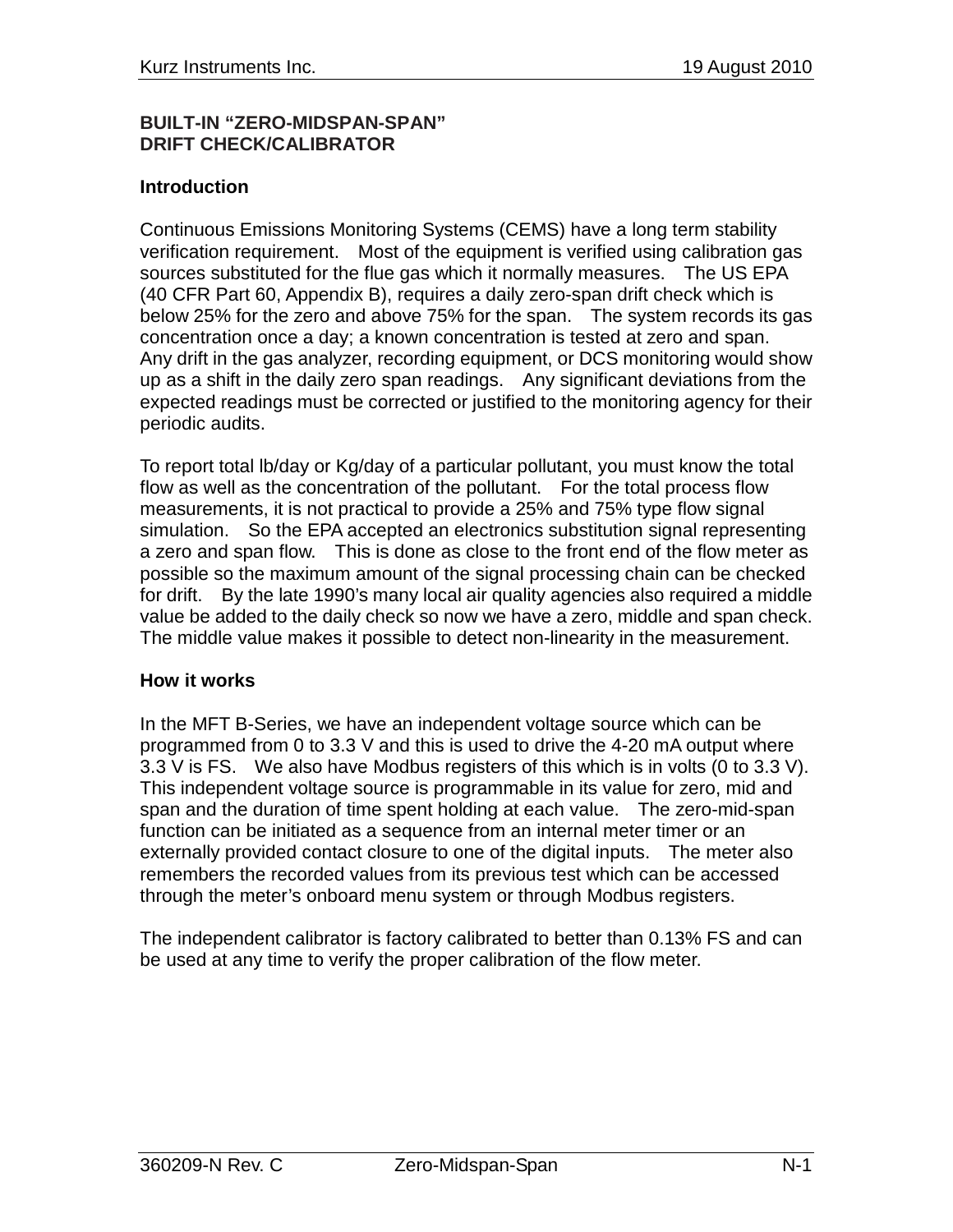### **How to use it**

The drift check feature must be configured for its amplitudes, duration and trigger conditions.

**WARNING: When the Drift Check is in progress, the 4-20 mA output will represent the percent of Full Scale that the Drift Check was configured, not the process flow reading or temperature..**

# **Configurable Parameters**

Auto Drift check ON or OFF of the internal timer only. No effect on Modbus or DI triggers. Interval Time xx hours (internal timer trigger only) Zero Drift Check Value % Full Scale (4-20 mA output current) Zero Drift Check Duration xx Seconds Mid Span Drift Check Value % Full Scale (4-20 mA output current) Mid Span Drift Check duration xx Seconds Span Drift Check Value % Full Scale (4-20 mA output current) Span Drift Check duration xx Seconds

# **SETUP**

A Setup Drift Check menu is available in *Program Mode*. Enter *Program Mode*, press **P**, the **654321** access code, and **E**. Press **2** to invoke the Quick Jump option entry method and select **Option #23** for the **Setup Drift Check menu**. The meter will first prompt to set the Automatic Drift Check ON or OFF. This configuration is for the internal timer to initiate the Drift Check at a specified interval. It has no effect on triggering the Drift Check function from Modbus or the digital input.

|         | AUTO DRIFT CHECK |                          |  |
|---------|------------------|--------------------------|--|
| $>$ OFF |                  | $\mathcal{A}_{\tau\tau}$ |  |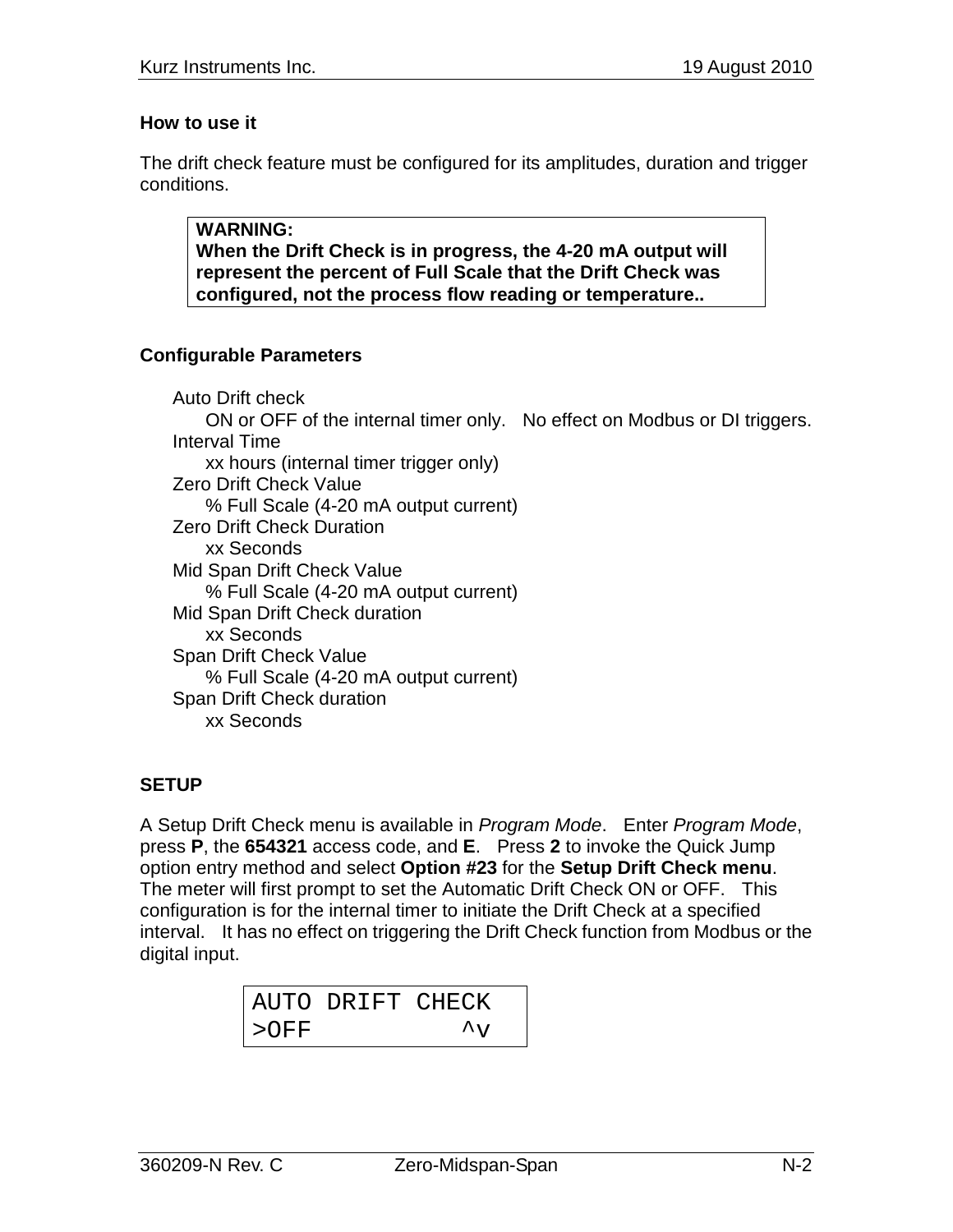Use the **^** or **v** keys to select between ON or OFF and press **E** to accept the selection. If AUTO DRIFT CHECK is set ON, the meter will prompt for a Drift Check Interval. This parameter defines the periodic interval, in hours that the Drift Check Sequence will be initiated by the internal timer.

|     | DRIFT CHK INTRVL |
|-----|------------------|
| >16 | <b>HOUR</b>      |

The interval can be between 1 to 18000 hours. The factory default is 16 hours. Use the numeric keys to enter the desired interval and press **E** to accept the value or **P** the skip over the entry and advance to the next screen.

In the next setup screens, the meter prompts for the amplitude of the output signal and duration that the output signal is applied for each of the Drift Check test levels. The amplitude is given as a % of the FS of the independent voltage source (which is 3.3V).

|         | % FS AT ZERO |
|---------|--------------|
| >10.000 |              |

In the example above, 10.0% means that 0.33V (10% of 3.3V) will be applied to the 4-20mA output for the Drift Check at Zero. The duration at this voltage level is specified by the next parameter displayed by the meter. The duration is the time the 4-20mA output is at the zero value programmed above before switching to the Mid-span Drift Check value.

| DURATION AT ZERO |     |
|------------------|-----|
| >60              | SEC |

Use the numeric keys to enter a value and press **E** to accept the value or press **P** to skip over the value and advance to the next screen.

The meter repeats the prompts for the % FS (of the 3.3V voltage source) and Duration for the Mid-Span Drift Check and the Full-Span Drift Check.

|         | % FS AT MID |  |
|---------|-------------|--|
| >50.000 |             |  |

| DURATION AT MID |     |
|-----------------|-----|
| >60             | SEC |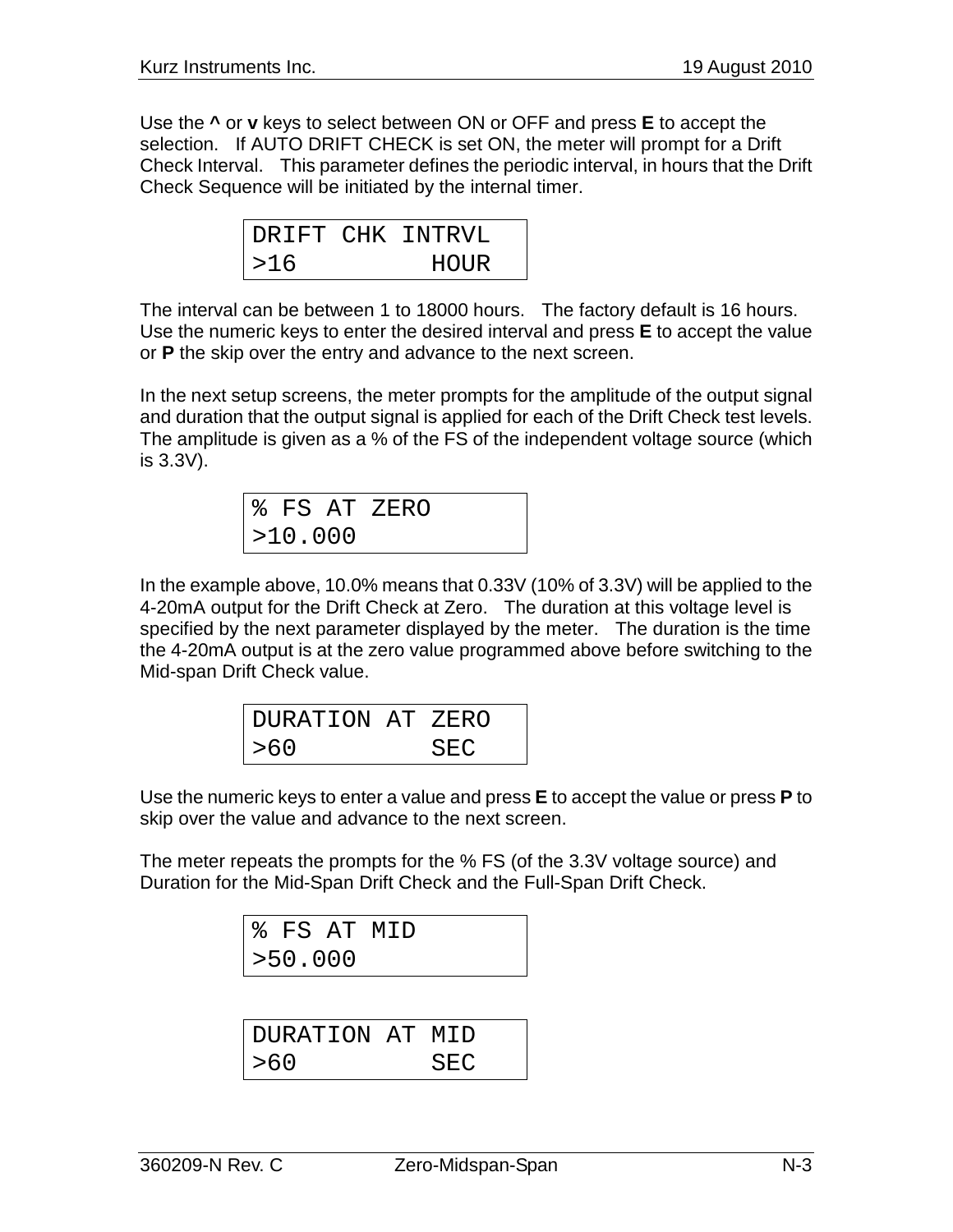|         | % FS AT SPAN |  |
|---------|--------------|--|
| >90.000 |              |  |

| DURATION AT SPAN |     |
|------------------|-----|
| >60              | SEC |

The values are entered in the same way as the parameters for the Drift Check at Zero. After the values for the Full-Span Drift Check are entered (or skipped), the meter exits the Setup Drift Check menu and returns to the Program Mode Option Entry screen.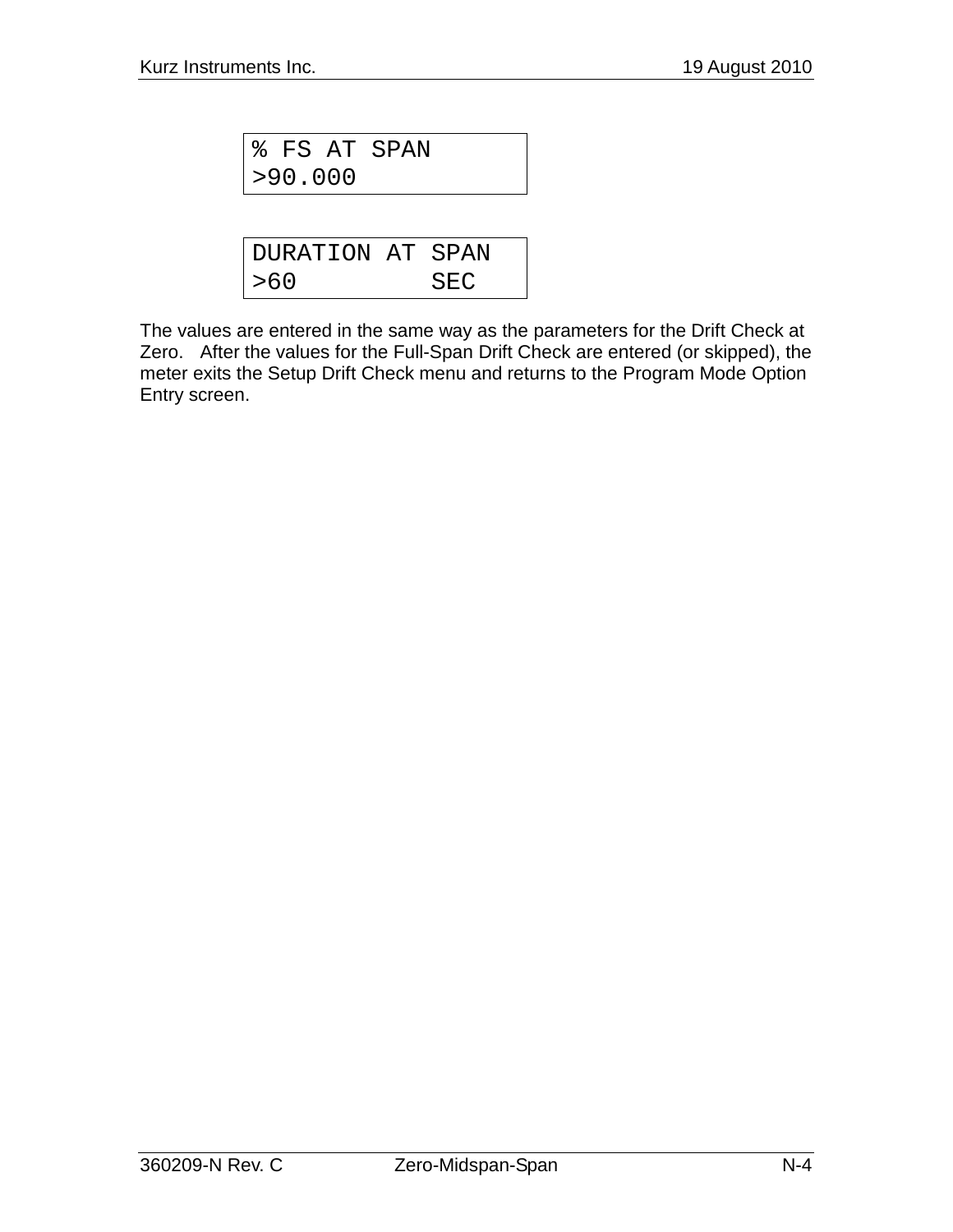# **Triggering**

There are four ways to initiate the Zero-Mid-Span Drift check. The Drift Checks can be initiated at a specified time interval, by an external digital input, through a menu option in *Extended Utilities Mode* or through a MODBUS Command. The duration of the individual zero, mid or span checks are controlled by user specified duration values.

### • **Periodic Zero-Mid-Span Check**

The Zero-Mid-Span Check can be periodically triggered by the Interval Time (configurable). To select this, the Auto Drift Check must be turned ON. When it is triggered, it will perform the Zero, Mid and Span sequence. Changing the value of the Interval Time changes the frequency that the Drift Check is initiated.

### • **External Digital Input (MFT-B Digital Input 2)**

This trigger does not require that the Auto Drift Check be turned ON. When the MFT-B digital input channel #2 (DI2) changes from high to low, the meter will initiate the Zero, Mid, Span Drift Check sequence. While the system is busy performing the Drift Check sequence, it will not accept another command via the digital input to perform a Drift Check. After the Drift Check sequence is complete, the meter will monitor the DI for the next request to initiate the Drift Check.

If the Auto Drift Check is ON **and** in the process of performing the Periodic Zero-Mid-Span sequence that was initiated by the interval timer **and** the external input commands a Drift Check sequence, the meter will initiate another Drift Check sequence immediately after the current (Periodic) Drift Check Sequence completes.

### • **Menu Option in Extended Utilities Mode**

The Zero, Mid, Span or ALL Drift Checks can be initiated using the local keypad or remote terminal keyboard. The meter's menu system also allows the user to view the results from the last Drift Check test(s). This does not require that the Auto Drift Check be turned ON. To run the Drift Check Tests from *Extended Utilities Mode*, press **E**, the **654321** access code and **E**. Press **2** to invoke the Quick Jump option entry method. The following Table lists the option numbers used to initiate each Drift Check Test.

| Option        |                                          |
|---------------|------------------------------------------|
| #             | Menu                                     |
|               | Drift Check at Zero<br>(ZERO DRIFT)      |
| $\mathcal{P}$ | Drift Check at Mid-span<br>(MIDSP DRIFT) |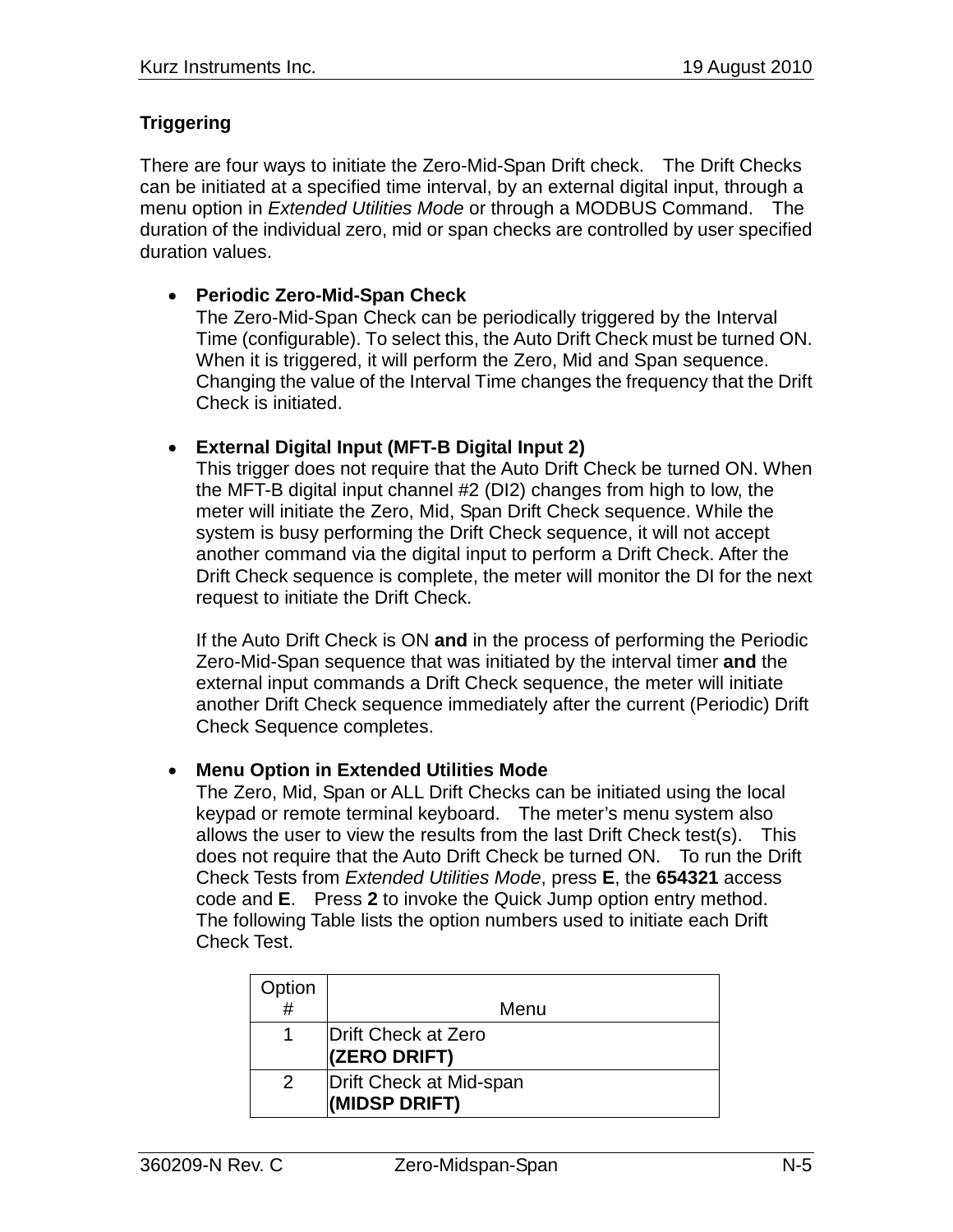| 3 | Drift Check at Full-span<br>(FULLSP DRFT)      |
|---|------------------------------------------------|
|   | Drift Check Cycle (all tests)<br>(CYCLE DRIFT) |

Option #4, the Drift Check Cycle performs each of the Drift Checks – Zero-Mid-Span one after the other. The following example screens demonstrate the menu system prompts to run the Zero Drift Check. At the Extended Utilities Mode Option entry screen enter **'1'** to request the Zero Drift Check Test.

Enter UTL Option  $1 - 5 > 1$ 

The meter prompts the user to confirm to start the Drift Check Test

| ZERO DRIFT CHECK |  |
|------------------|--|
| START TEST> YES  |  |

Press **E** to start the test or use the **^** or **v** keys to change the selection to NO. If YES is selected, the meter will display a prompt indicating that the test is running

|  | ZERO DRIFT CHECK |  |
|--|------------------|--|
|  | IS RUNNING       |  |

When the test completes, the meter displays the percent difference between the voltage input and voltage output for the Zero Drift Check.

|                  |  | ZERO DRIFT CHECK |  |
|------------------|--|------------------|--|
| $8$ DIFF = 1.091 |  |                  |  |

The % difference displays for 3 seconds and scrolls to display the voltage input and voltage output values used in the Zero Drift Check.

| $Vin =$ | 0.33000 |  |
|---------|---------|--|
| Vout=   | 0.33360 |  |

Press **E**, **C**, or **P** to return to the Extended Utilities Mode Option Entry screen.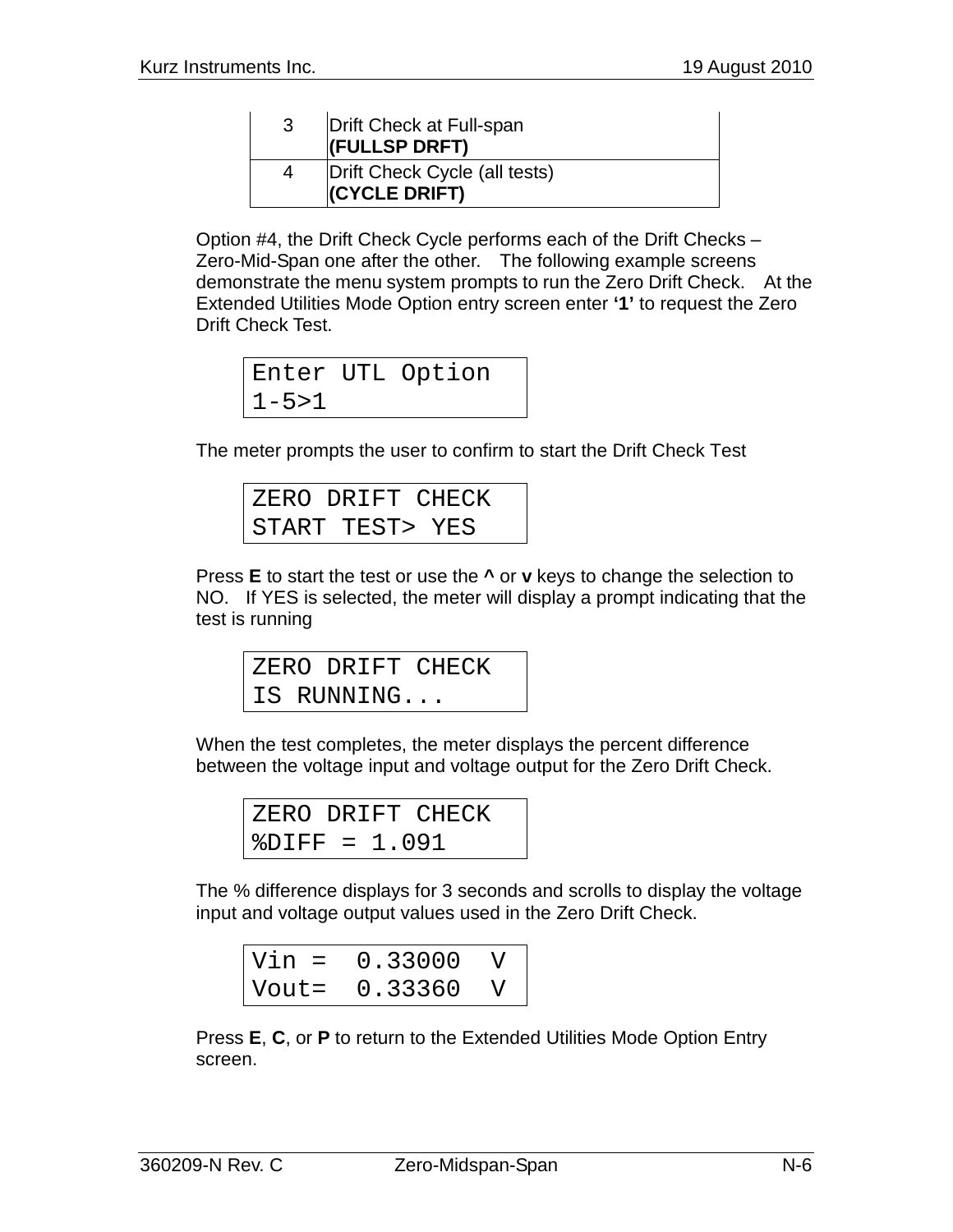If NO is selected when the meter prompts to start the test, the meter will display %DIFF followed by Vin and Vout for the Zero Drift Check test that was last run.

# • **Write Coil Command via MODBUS Protocol**

Using MODBUS Protocol, the individual Zero, Mid, Span or All can be trigger by writing a 1 to the MODBUS coil #0, coil #1, coil #2 or coil #3 (function code 05), respectively. This trigger does not require that the Auto Drift Check be turned ON. When a 1 is sent to MODBUS coil #0, coil #1, coil #2 or coil #3, the Zero, Mid, Span or Cycle (Zero-Mid-Span sequence) will trigger and start. While the meter is busy performing the drift check, it will not accept another Drift Check start command via Modbus. If the Auto Drift Check is ON and the meter is performing a periodic Drift Check and a Drift Check is requested via MODBUS, the meter will initiate another Drift Check immediately after the periodic Drift Check completes. The following are the MODBUS write coil commands:

MODBUS Coil #0  $\rightarrow$  triggers Zero drift check MODBUS Coil  $#1 \rightarrow$  triggers Mid drift check MODBUS Coil  $#2 \rightarrow$  triggers Span drift check MODBUS Coil  $#3 \rightarrow$  triggers Cycle drift check (Zero, Mid, and Span) MODBUS Coil #4  $\rightarrow$  aborts any of the above states.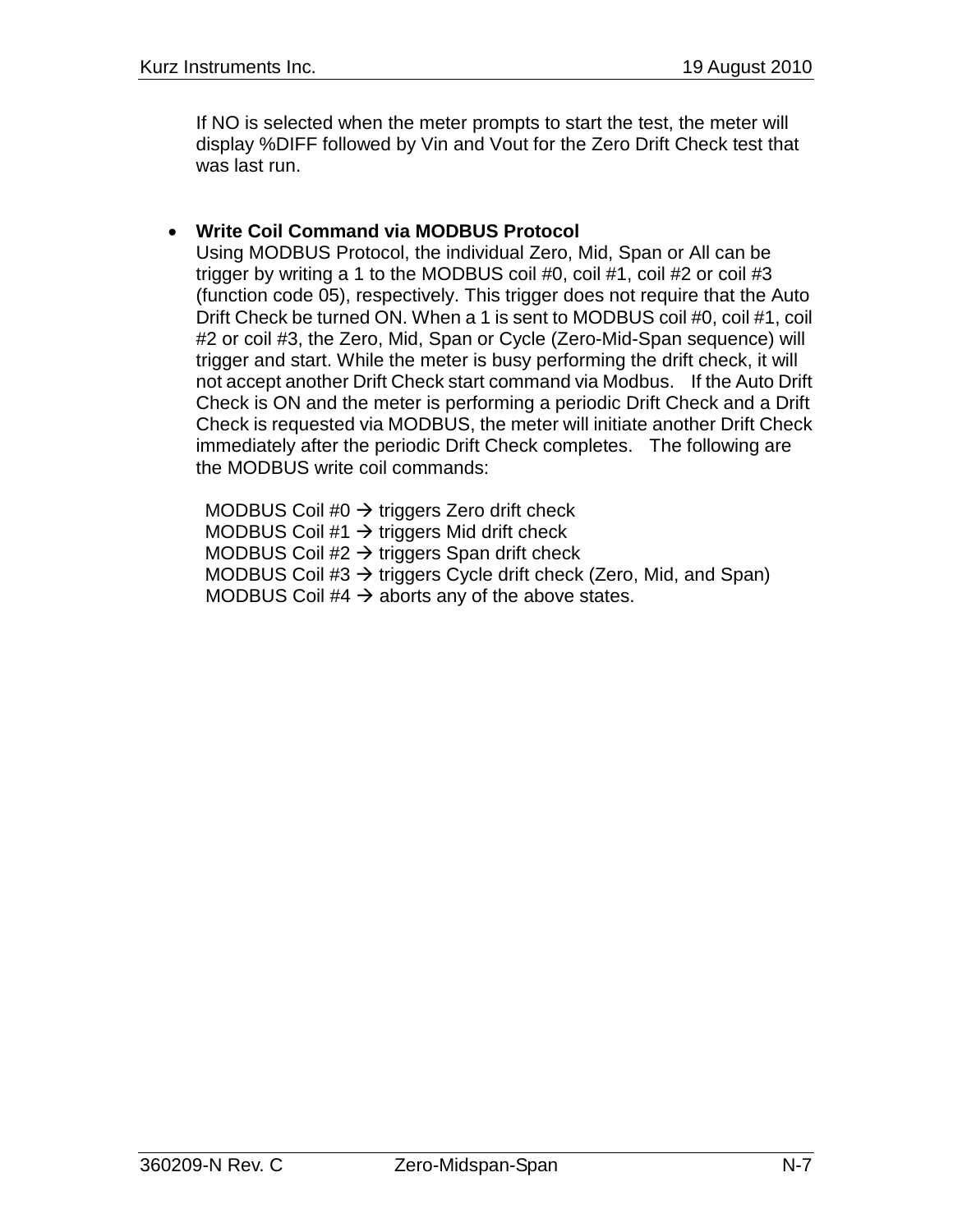# **Modbus Status Registers**

Status Registers are provided via MODBUS (function code 01) to indicate whether Zero, Mid and Span check are busy or idle. The following are the MODBUS status registers to indicate whether the drift check state is busy or idle:

Status Register  $0 \rightarrow$  status register for Zero drift check, 0=idle or 1= busy

Status Register 1  $\rightarrow$  status register for Mid drift check, 0=idle or 1=busy

Status Register 2  $\rightarrow$  status register for Span drift check, 0=idle or 1=busy

Status Register 3  $\rightarrow$  status register for Cycle check (Zero, Mid and Span) 0=idle or 1=busy While doing a cycle check, both the register 3 and the corresponding zero, mid or span register will be set as it does that part of the cycle. When the cycle is done, all the bits are cleared back to zero or idle.

The above status bits are also at the start of the same block used to report the diagnostic errors on the flow meter, function code 02, permitting fast status polling along with the principle variable polling. See the Modbus command section for more details.

### **Available Modbus Commands**

The triggering is a bit or coil write command with status as described above. The amplitude values (% 4-20 mA scale) for zero, mid and span as well as the duration (seconds) of each are available as read and write registers. The results from a previous drift check (Volts measured from the 3.3 V programmable reference, not 4-20 mA range) and % change are also available as read registers. See the section on Modbus for the specific function codes and registers.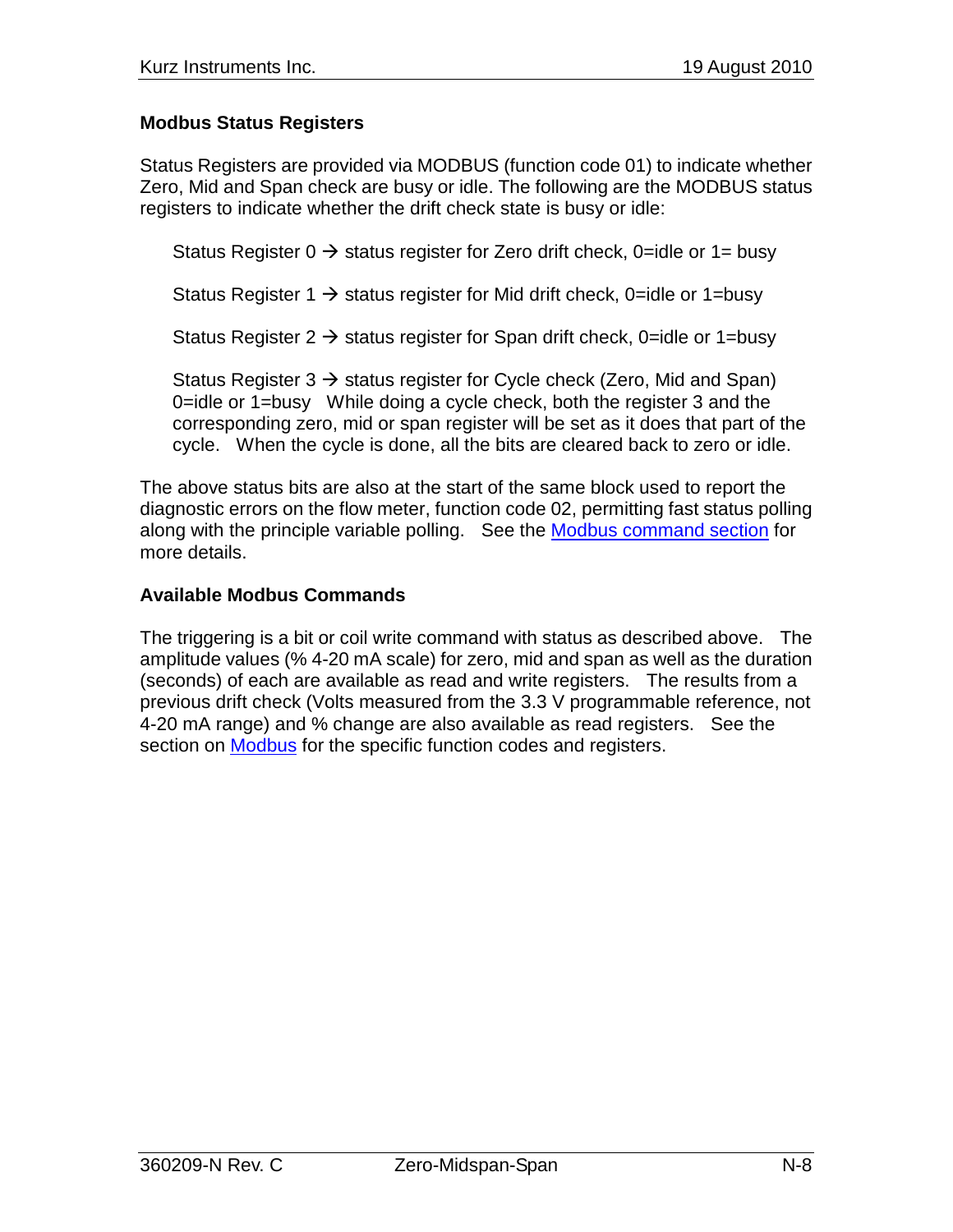### **HART Interface**

The Zero-Mid-Span Drift tests can be initiated through the HART interface using a handheld communicator or a PC-based HART Host if the MFTB Device Descriptor (DD) is loaded into the HART Hosts memory module. The figures below are screen shots from an Emerson 475 handheld communicator showing the Drift Check menus.

| ←                        | H′                                                    | $\gg$       | 圁 |  |  |  |
|--------------------------|-------------------------------------------------------|-------------|---|--|--|--|
| MFT B-Series:KRZ HART    |                                                       |             |   |  |  |  |
| Device Specific          |                                                       |             |   |  |  |  |
| <b>1 Drift Check</b>     |                                                       |             |   |  |  |  |
|                          | 2 Start Purge<br>3 Reset Device                       |             |   |  |  |  |
| <b>4 Reset Totalizer</b> |                                                       |             |   |  |  |  |
|                          |                                                       |             |   |  |  |  |
|                          |                                                       |             |   |  |  |  |
|                          |                                                       |             |   |  |  |  |
|                          | <b>SAVE</b>                                           | <b>HOME</b> |   |  |  |  |
|                          |                                                       |             |   |  |  |  |
|                          |                                                       |             |   |  |  |  |
|                          | ${\bf H}\setminus\!\!\setminus$                       |             | 噲 |  |  |  |
|                          | MFT B-Series:KRZ HART                                 |             |   |  |  |  |
|                          | Select desired Drift Check action: (Perform           |             |   |  |  |  |
| Zero drift check)        |                                                       |             |   |  |  |  |
|                          | Perform Zero drift check                              |             |   |  |  |  |
|                          | Perform Mid drift check                               |             |   |  |  |  |
|                          | Perform Span drift check<br>Perform drift check cycle |             |   |  |  |  |
|                          |                                                       |             |   |  |  |  |
|                          |                                                       |             |   |  |  |  |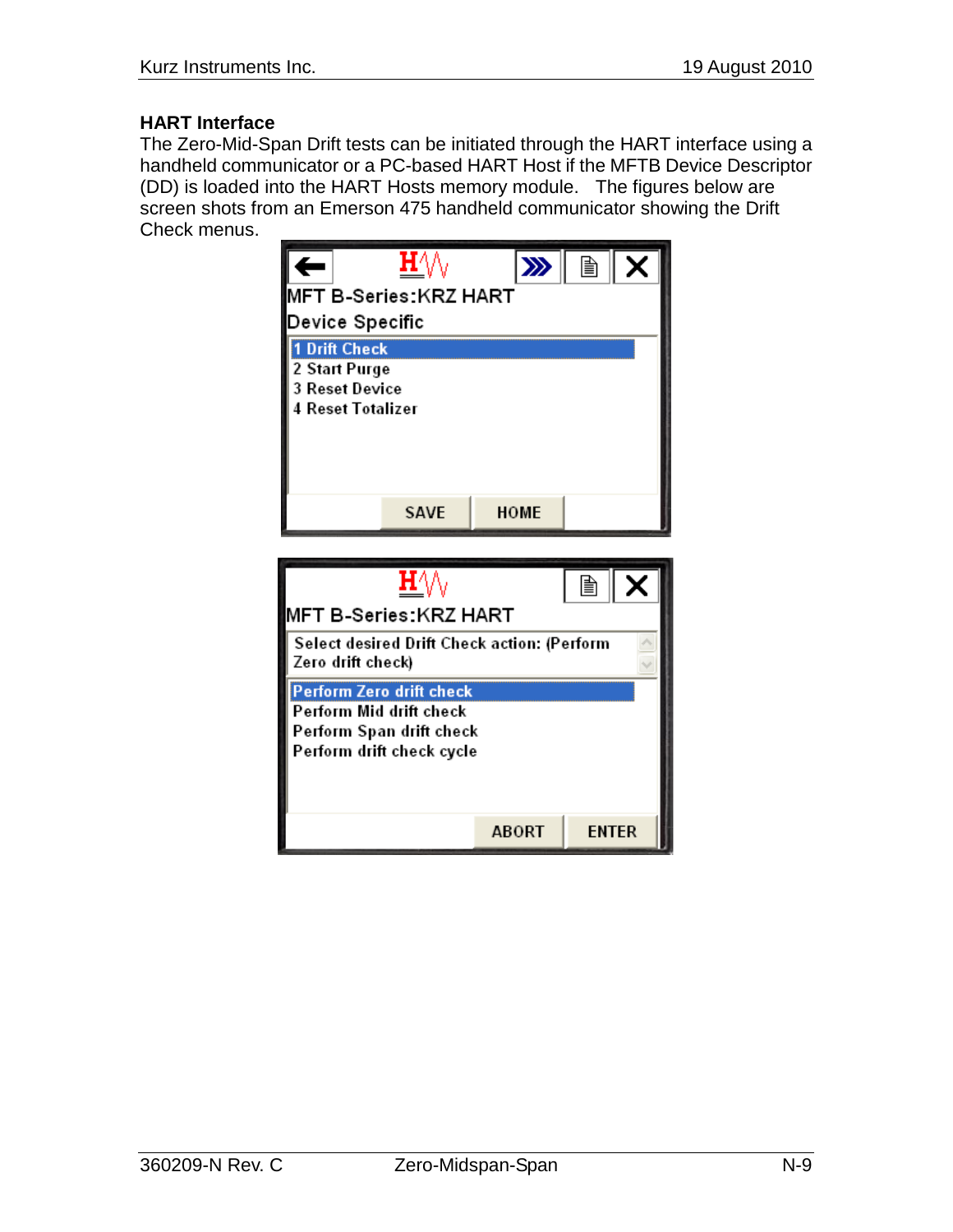